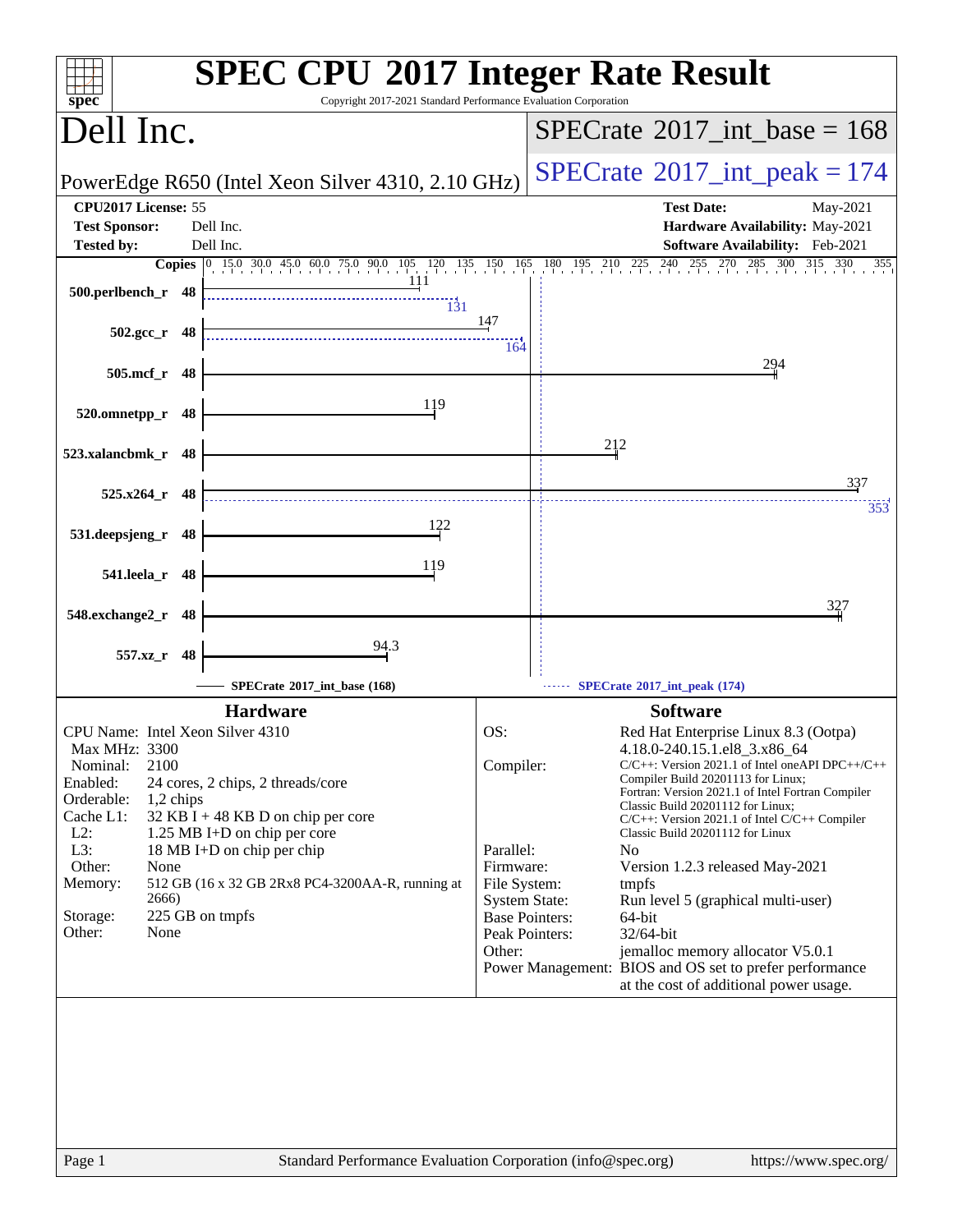| <b>SPEC CPU®2017 Integer Rate Result</b>                        |  |
|-----------------------------------------------------------------|--|
| Conveight 2017 2021 Standard Decformance Evaluation Corneration |  |

Copyright 2017-2021

# Dell Inc.

**[spec](http://www.spec.org/)**

### $SPECTate$ <sup>®</sup>[2017\\_int\\_base =](http://www.spec.org/auto/cpu2017/Docs/result-fields.html#SPECrate2017intbase) 168

PowerEdge R650 (Intel Xeon Silver 4310, 2.10 GHz)  $\left|$  [SPECrate](http://www.spec.org/auto/cpu2017/Docs/result-fields.html#SPECrate2017intpeak)<sup>®</sup>[2017\\_int\\_peak = 1](http://www.spec.org/auto/cpu2017/Docs/result-fields.html#SPECrate2017intpeak)74

**[CPU2017 License:](http://www.spec.org/auto/cpu2017/Docs/result-fields.html#CPU2017License)** 55 **[Test Date:](http://www.spec.org/auto/cpu2017/Docs/result-fields.html#TestDate)** May-2021

**[Test Sponsor:](http://www.spec.org/auto/cpu2017/Docs/result-fields.html#TestSponsor)** Dell Inc. **[Hardware Availability:](http://www.spec.org/auto/cpu2017/Docs/result-fields.html#HardwareAvailability)** May-2021 **[Tested by:](http://www.spec.org/auto/cpu2017/Docs/result-fields.html#Testedby)** Dell Inc. **[Software Availability:](http://www.spec.org/auto/cpu2017/Docs/result-fields.html#SoftwareAvailability)** Feb-2021

#### **[Results Table](http://www.spec.org/auto/cpu2017/Docs/result-fields.html#ResultsTable)**

|                                   | <b>Base</b>   |                |            |                | <b>Peak</b> |                |       |               |                |              |                |              |                |              |
|-----------------------------------|---------------|----------------|------------|----------------|-------------|----------------|-------|---------------|----------------|--------------|----------------|--------------|----------------|--------------|
| <b>Benchmark</b>                  | <b>Copies</b> | <b>Seconds</b> | Ratio      | <b>Seconds</b> | Ratio       | <b>Seconds</b> | Ratio | <b>Copies</b> | <b>Seconds</b> | <b>Ratio</b> | <b>Seconds</b> | <b>Ratio</b> | <b>Seconds</b> | <b>Ratio</b> |
| $500.$ perlbench_r                | 48            | 686            | 111        | 687            | <b>111</b>  |                |       | 48            | 584            | 131          | 584            | 131          |                |              |
| $502.\text{gcc}$ <sub>r</sub>     | 48            | 463            | 147        | 463            | 147         |                |       | 48            | <b>415</b>     | <u>164</u>   | 414            | 164          |                |              |
| $505$ .mcf r                      | 48            | 264            | 294        | 263            | 295         |                |       | 48            | 264            | 294          | 263            | 295          |                |              |
| 520.omnetpp_r                     | 48            | 529            | 119        | 529            | <b>119</b>  |                |       | 48            | 529            | 119          | 529            | <u>119</u>   |                |              |
| 523.xalancbmk r                   | 48            | 238            | 213        | 239            | 212         |                |       | 48            | 238            | 213          | 239            | <u>212</u>   |                |              |
| 525.x264 r                        | 48            | 250            | 337        | 249            | 337         |                |       | 48            | 238            | 353          | 238            | 353          |                |              |
| 531.deepsjeng_r                   | 48            | 452            | 122        | 451            | 122         |                |       | 48            | 452            | <u>122</u>   | 451            | 122          |                |              |
| 541.leela r                       | 48            | 670            | <u>119</u> | 669            | 119         |                |       | 48            | 670            | <u>119</u>   | 669            | 119          |                |              |
| 548.exchange2_r                   | 48            | 385            | 327        | 383            | 328         |                |       | 48            | 385            | 327          | 383            | 328          |                |              |
| 557.xz r                          | 48            | 548            | 94.7       | 550            | 94.3        |                |       | 48            | 548            | 94.7         | 550            | 94.3         |                |              |
| $SPECrate^{\circ}2017$ int base = |               |                | 168        |                |             |                |       |               |                |              |                |              |                |              |
| $SPECrate^{\circ}2017$ int peak = |               |                | 174        |                |             |                |       |               |                |              |                |              |                |              |

Results appear in the [order in which they were run.](http://www.spec.org/auto/cpu2017/Docs/result-fields.html#RunOrder) Bold underlined text [indicates a median measurement.](http://www.spec.org/auto/cpu2017/Docs/result-fields.html#Median)

#### **[Submit Notes](http://www.spec.org/auto/cpu2017/Docs/result-fields.html#SubmitNotes)**

 The numactl mechanism was used to bind copies to processors. The config file option 'submit' was used to generate numactl commands to bind each copy to a specific processor. For details, please see the config file.

### **[Operating System Notes](http://www.spec.org/auto/cpu2017/Docs/result-fields.html#OperatingSystemNotes)**

Stack size set to unlimited using "ulimit -s unlimited"

### **[Environment Variables Notes](http://www.spec.org/auto/cpu2017/Docs/result-fields.html#EnvironmentVariablesNotes)**

```
Environment variables set by runcpu before the start of the run:
LD_LIBRARY_PATH =
      "/mnt/ramdisk/cpu2017-1.1.5-ic2021.1/lib/intel64:/mnt/ramdisk/cpu2017-1.
      1.5-ic2021.1/lib/ia32:/mnt/ramdisk/cpu2017-1.1.5-ic2021.1/je5.0.1-32"
MALLOC_CONF = "retain:true"
```
### **[General Notes](http://www.spec.org/auto/cpu2017/Docs/result-fields.html#GeneralNotes)**

 Binaries compiled on a system with 1x Intel Core i9-7980XE CPU + 64GB RAM memory using Red Hat Enterprise Linux 8.1 Transparent Huge Pages enabled by default Prior to runcpu invocation Filesystem page cache synced and cleared with: sync; echo 3> /proc/sys/vm/drop\_caches runcpu command invoked through numactl i.e.:

**(Continued on next page)**

| Page 2 | Standard Performance Evaluation Corporation (info@spec.org) | https://www.spec.org/ |
|--------|-------------------------------------------------------------|-----------------------|
|        |                                                             |                       |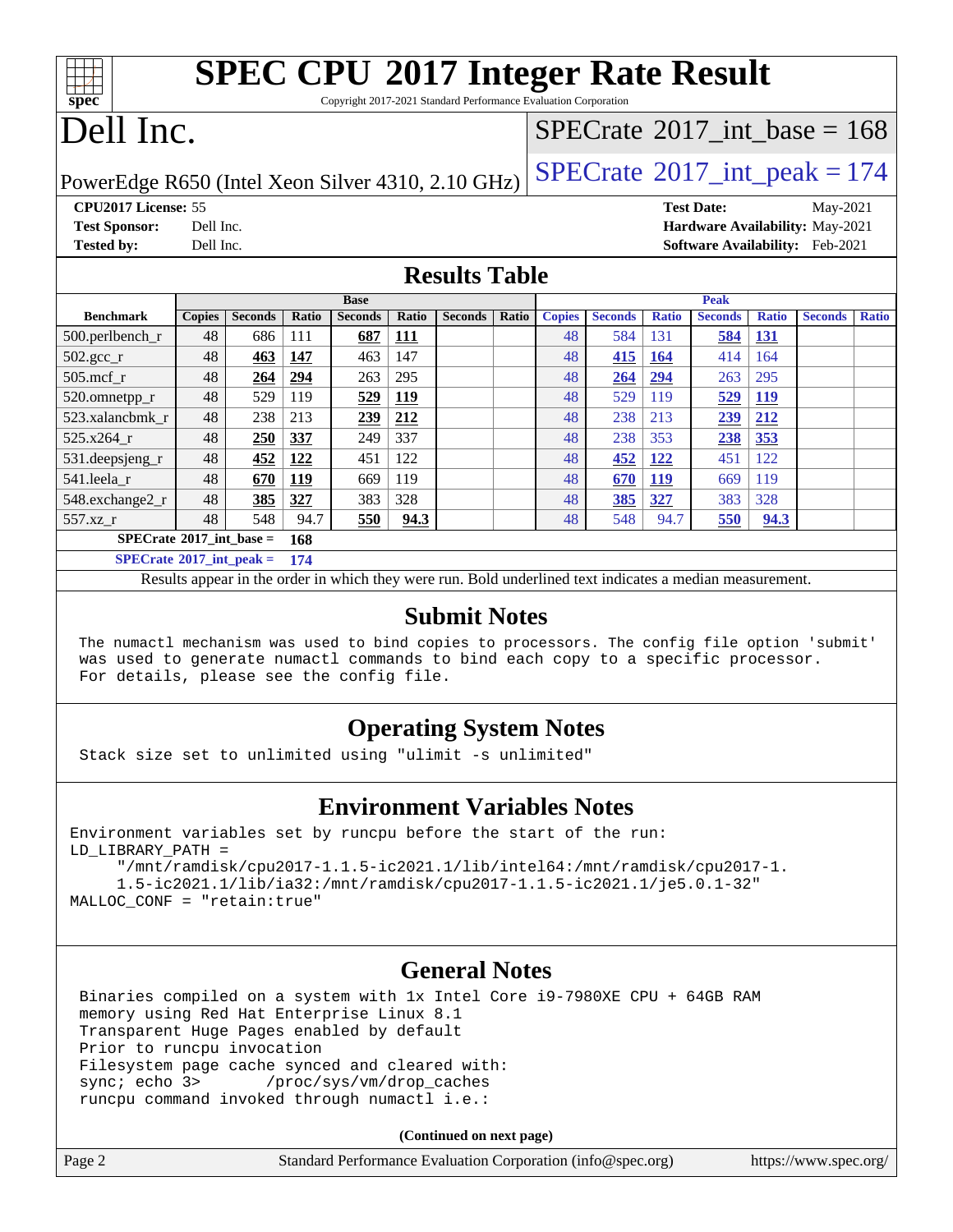| <b>SPEC CPU®2017 Integer Rate Result</b><br>Copyright 2017-2021 Standard Performance Evaluation Corporation<br>$spec^*$                                                                                                                                                                                                                                                                                                                                                                                                                                                                                                                                                                                                                                                                                                                                                                                                                                                                                                                                              |                                                                                                            |
|----------------------------------------------------------------------------------------------------------------------------------------------------------------------------------------------------------------------------------------------------------------------------------------------------------------------------------------------------------------------------------------------------------------------------------------------------------------------------------------------------------------------------------------------------------------------------------------------------------------------------------------------------------------------------------------------------------------------------------------------------------------------------------------------------------------------------------------------------------------------------------------------------------------------------------------------------------------------------------------------------------------------------------------------------------------------|------------------------------------------------------------------------------------------------------------|
| Dell Inc.                                                                                                                                                                                                                                                                                                                                                                                                                                                                                                                                                                                                                                                                                                                                                                                                                                                                                                                                                                                                                                                            | $SPECTate$ <sup>®</sup> 2017_int_base = 168                                                                |
| PowerEdge R650 (Intel Xeon Silver 4310, 2.10 GHz)                                                                                                                                                                                                                                                                                                                                                                                                                                                                                                                                                                                                                                                                                                                                                                                                                                                                                                                                                                                                                    | $SPECrate^{\circ}2017\_int\_peak = 174$                                                                    |
| CPU2017 License: 55<br><b>Test Sponsor:</b><br>Dell Inc.<br>Dell Inc.<br><b>Tested by:</b>                                                                                                                                                                                                                                                                                                                                                                                                                                                                                                                                                                                                                                                                                                                                                                                                                                                                                                                                                                           | <b>Test Date:</b><br>May-2021<br>Hardware Availability: May-2021<br><b>Software Availability:</b> Feb-2021 |
| <b>General Notes (Continued)</b>                                                                                                                                                                                                                                                                                                                                                                                                                                                                                                                                                                                                                                                                                                                                                                                                                                                                                                                                                                                                                                     |                                                                                                            |
| numactl --interleave=all runcpu <etc><br/>jemalloc, a general purpose malloc implementation<br/>built with the RedHat Enterprise 7.5, and the system compiler gcc 4.8.5<br/>sources available from jemalloc.net or https://github.com/jemalloc/jemalloc/releases</etc>                                                                                                                                                                                                                                                                                                                                                                                                                                                                                                                                                                                                                                                                                                                                                                                               |                                                                                                            |
| NA: The test sponsor attests, as of date of publication, that CVE-2017-5754 (Meltdown)<br>is mitigated in the system as tested and documented.                                                                                                                                                                                                                                                                                                                                                                                                                                                                                                                                                                                                                                                                                                                                                                                                                                                                                                                       |                                                                                                            |
| Yes: The test sponsor attests, as of date of publication, that CVE-2017-5753 (Spectre variant 1)<br>is mitigated in the system as tested and documented.<br>Yes: The test sponsor attests, as of date of publication, that CVE-2017-5715 (Spectre variant 2)<br>is mitigated in the system as tested and documented.                                                                                                                                                                                                                                                                                                                                                                                                                                                                                                                                                                                                                                                                                                                                                 |                                                                                                            |
| Benchmark run from a 225 GB ramdisk created with the cmd: "mount -t tmpfs -o size=225G tmpfs /mnt/ramdisk"                                                                                                                                                                                                                                                                                                                                                                                                                                                                                                                                                                                                                                                                                                                                                                                                                                                                                                                                                           |                                                                                                            |
| <b>Platform Notes</b>                                                                                                                                                                                                                                                                                                                                                                                                                                                                                                                                                                                                                                                                                                                                                                                                                                                                                                                                                                                                                                                |                                                                                                            |
| BIOS Settings:<br>Sub NUMA Cluster : 2-Way Clustering<br>Virtualization Technology : Disabled<br>System Profile : Custom<br>CPU Power Management : Maximum Performance<br>C1E : Disabled<br>C States : Autonomous<br>Memory Patrol Scrub: Disabled<br>Energy Efficiency Policy : Performance<br>CPU Interconnect Bus Link<br>Power Management : Disabled<br>Sysinfo program /mnt/ramdisk/cpu2017-1.1.5-ic2021.1/bin/sysinfo<br>Rev: r6538 of 2020-09-24 e8664e66d2d7080afeaa89d4b38e2f1c<br>running on localhost.localdomain Tue May 25 09:35:07 2021<br>SUT (System Under Test) info as seen by some common utilities.<br>For more information on this section, see<br>https://www.spec.org/cpu2017/Docs/config.html#sysinfo<br>From /proc/cpuinfo<br>model name : Intel(R) Xeon(R) Silver 4310 CPU @ 2.10GHz<br>"physical id"s (chips)<br>2<br>48 "processors"<br>cores, siblings (Caution: counting these is hw and system dependent. The following<br>excerpts from /proc/cpuinfo might not be reliable. Use with caution.)<br>cpu cores $: 12$<br>siblings : 24 |                                                                                                            |
| (Continued on next page)                                                                                                                                                                                                                                                                                                                                                                                                                                                                                                                                                                                                                                                                                                                                                                                                                                                                                                                                                                                                                                             |                                                                                                            |
| Page 3<br>Standard Performance Evaluation Corporation (info@spec.org)                                                                                                                                                                                                                                                                                                                                                                                                                                                                                                                                                                                                                                                                                                                                                                                                                                                                                                                                                                                                | https://www.spec.org/                                                                                      |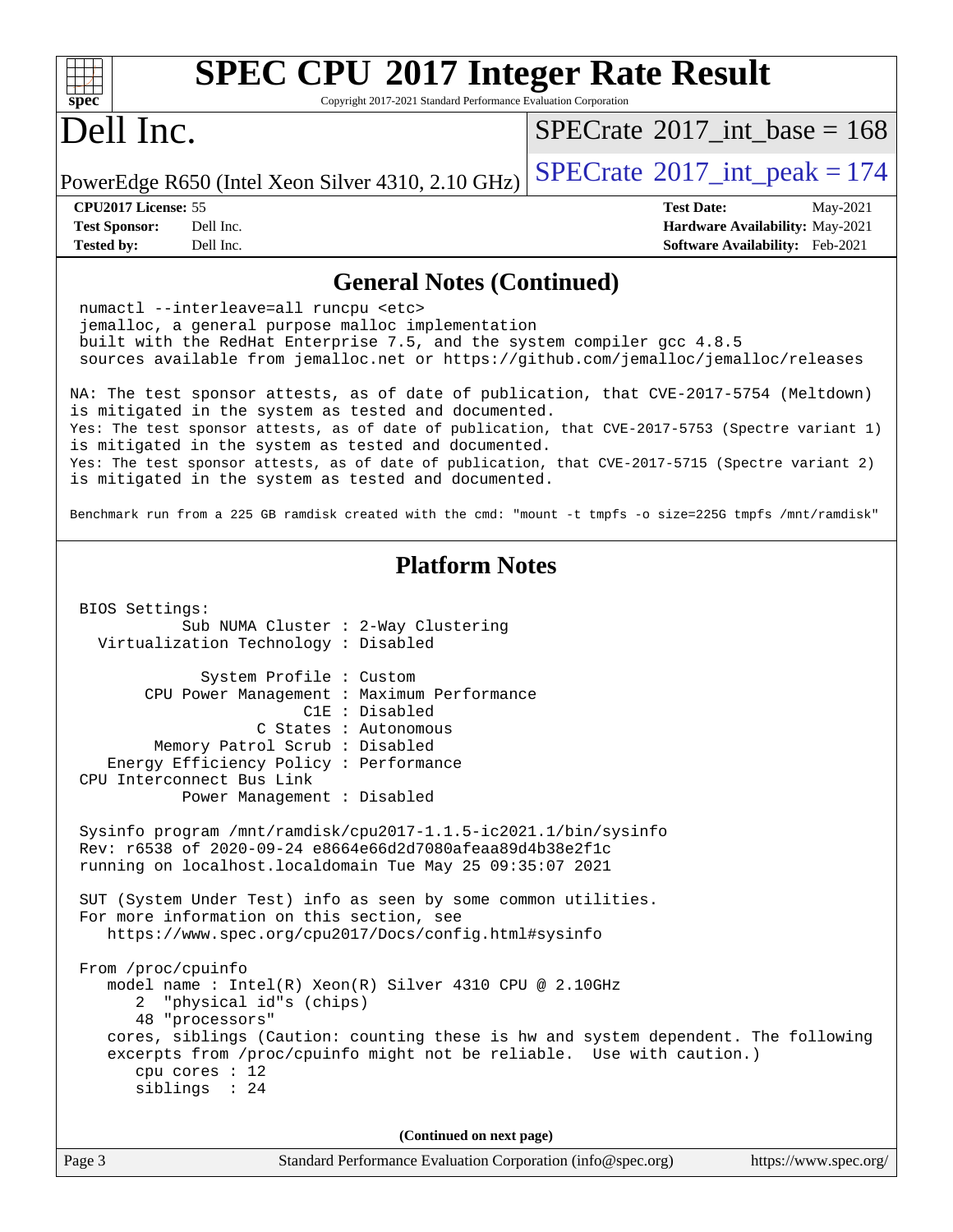| spec <sup>®</sup>                                                   | Copyright 2017-2021 Standard Performance Evaluation Corporation                             | <b>SPEC CPU®2017 Integer Rate Result</b>                                                                                                                                   |
|---------------------------------------------------------------------|---------------------------------------------------------------------------------------------|----------------------------------------------------------------------------------------------------------------------------------------------------------------------------|
| Dell Inc.                                                           |                                                                                             | $SPECrate^{\circledast}2017$ int base = 168                                                                                                                                |
| PowerEdge R650 (Intel Xeon Silver 4310, 2.10 GHz)                   |                                                                                             | $SPECTate@2017_int\_peak = 174$                                                                                                                                            |
| CPU2017 License: 55                                                 |                                                                                             | <b>Test Date:</b><br>May-2021                                                                                                                                              |
| Dell Inc.<br><b>Test Sponsor:</b><br>Dell Inc.<br><b>Tested by:</b> |                                                                                             | Hardware Availability: May-2021<br>Software Availability: Feb-2021                                                                                                         |
|                                                                     |                                                                                             |                                                                                                                                                                            |
|                                                                     | <b>Platform Notes (Continued)</b>                                                           |                                                                                                                                                                            |
|                                                                     | physical 0: cores 0 1 2 3 4 5 6 7 8 9 10 11<br>physical 1: cores 0 1 2 3 4 5 6 7 8 9 10 11  |                                                                                                                                                                            |
| From 1scpu:                                                         |                                                                                             |                                                                                                                                                                            |
| Architecture:                                                       | x86 64                                                                                      |                                                                                                                                                                            |
| $CPU$ op-mode( $s$ ):<br>Byte Order:                                | $32$ -bit, $64$ -bit<br>Little Endian                                                       |                                                                                                                                                                            |
| CPU(s):                                                             | 48                                                                                          |                                                                                                                                                                            |
| On-line CPU(s) list: $0-47$                                         |                                                                                             |                                                                                                                                                                            |
| Thread(s) per core:<br>$Core(s)$ per socket:                        | 2<br>12                                                                                     |                                                                                                                                                                            |
| Socket(s):                                                          | 2                                                                                           |                                                                                                                                                                            |
| NUMA $node(s):$                                                     | 4                                                                                           |                                                                                                                                                                            |
| Vendor ID:<br>CPU family:                                           | GenuineIntel<br>6                                                                           |                                                                                                                                                                            |
| Model:                                                              | 106                                                                                         |                                                                                                                                                                            |
| Model name:                                                         | $Intel(R) Xeon(R) Silver 4310 CPU @ 2.10GHz$                                                |                                                                                                                                                                            |
| Stepping:<br>CPU MHz:                                               | 6<br>1558.470                                                                               |                                                                                                                                                                            |
| BogoMIPS:                                                           | 4200.00                                                                                     |                                                                                                                                                                            |
| Virtualization:                                                     | $VT - x$                                                                                    |                                                                                                                                                                            |
| L1d cache:<br>Lli cache:                                            | 48K<br>32K                                                                                  |                                                                                                                                                                            |
| $L2$ cache:                                                         | 1280K                                                                                       |                                                                                                                                                                            |
| L3 cache:                                                           | 18432K                                                                                      |                                                                                                                                                                            |
| NUMA $node0$ $CPU(s):$                                              | 0, 4, 8, 12, 16, 20, 24, 28, 32, 36, 40, 44                                                 |                                                                                                                                                                            |
| NUMA nodel CPU(s):<br>NUMA $node2$ $CPU(s):$                        | 2, 6, 10, 14, 18, 22, 26, 30, 34, 38, 42, 46<br>1, 5, 9, 13, 17, 21, 25, 29, 33, 37, 41, 45 |                                                                                                                                                                            |
| NUMA node3 CPU(s):                                                  | 3, 7, 11, 15, 19, 23, 27, 31, 35, 39, 43, 47                                                |                                                                                                                                                                            |
| Flags:                                                              |                                                                                             | fpu vme de pse tsc msr pae mce cx8 apic sep mtrr pge mca cmov                                                                                                              |
|                                                                     |                                                                                             | pat pse36 clflush dts acpi mmx fxsr sse sse2 ss ht tm pbe syscall nx pdpelgb rdtscp<br>lm constant_tsc art arch_perfmon pebs bts rep_good nopl xtopology nonstop_tsc cpuid |
|                                                                     |                                                                                             | aperfmperf pni pclmulqdq dtes64 monitor ds_cpl vmx smx est tm2 ssse3 sdbg fma cx16                                                                                         |
|                                                                     |                                                                                             | xtpr pdcm pcid dca sse4_1 sse4_2 x2apic movbe popcnt tsc_deadline_timer aes xsave                                                                                          |
|                                                                     |                                                                                             | avx f16c rdrand lahf_lm abm 3dnowprefetch cpuid_fault epb cat_13 invpcid_single<br>intel_ppin ssbd mba ibrs ibpb stibp ibrs_enhanced fsgsbase tsc_adjust bmil hle avx2     |
|                                                                     |                                                                                             | smep bmi2 erms invpcid cqm rdt_a avx512f avx512dq rdseed adx smap avx512ifma                                                                                               |
|                                                                     |                                                                                             | clflushopt clwb intel_pt avx512cd sha_ni avx512bw avx512vl xsaveopt xsavec xgetbvl                                                                                         |
|                                                                     |                                                                                             | xsaves cqm_llc cqm_occup_llc cqm_mbm_total cqm_mbm_local split_lock_detect wbnoinvd<br>dtherm ida arat pln pts avx512vbmi umip pku ospke avx512_vbmi2 gfni vaes vpclmulqdq |
| arch_capabilities                                                   |                                                                                             | avx512_vnni avx512_bitalg tme avx512_vpopcntdq la57 rdpid md_clear pconfig flush_l1d                                                                                       |
| /proc/cpuinfo cache data<br>cache size : 18432 KB                   |                                                                                             |                                                                                                                                                                            |
|                                                                     |                                                                                             | From numactl --hardware WARNING: a numactl 'node' might or might not correspond to a                                                                                       |
|                                                                     | (Continued on next page)                                                                    |                                                                                                                                                                            |
|                                                                     |                                                                                             |                                                                                                                                                                            |

Page 4 Standard Performance Evaluation Corporation [\(info@spec.org\)](mailto:info@spec.org) <https://www.spec.org/>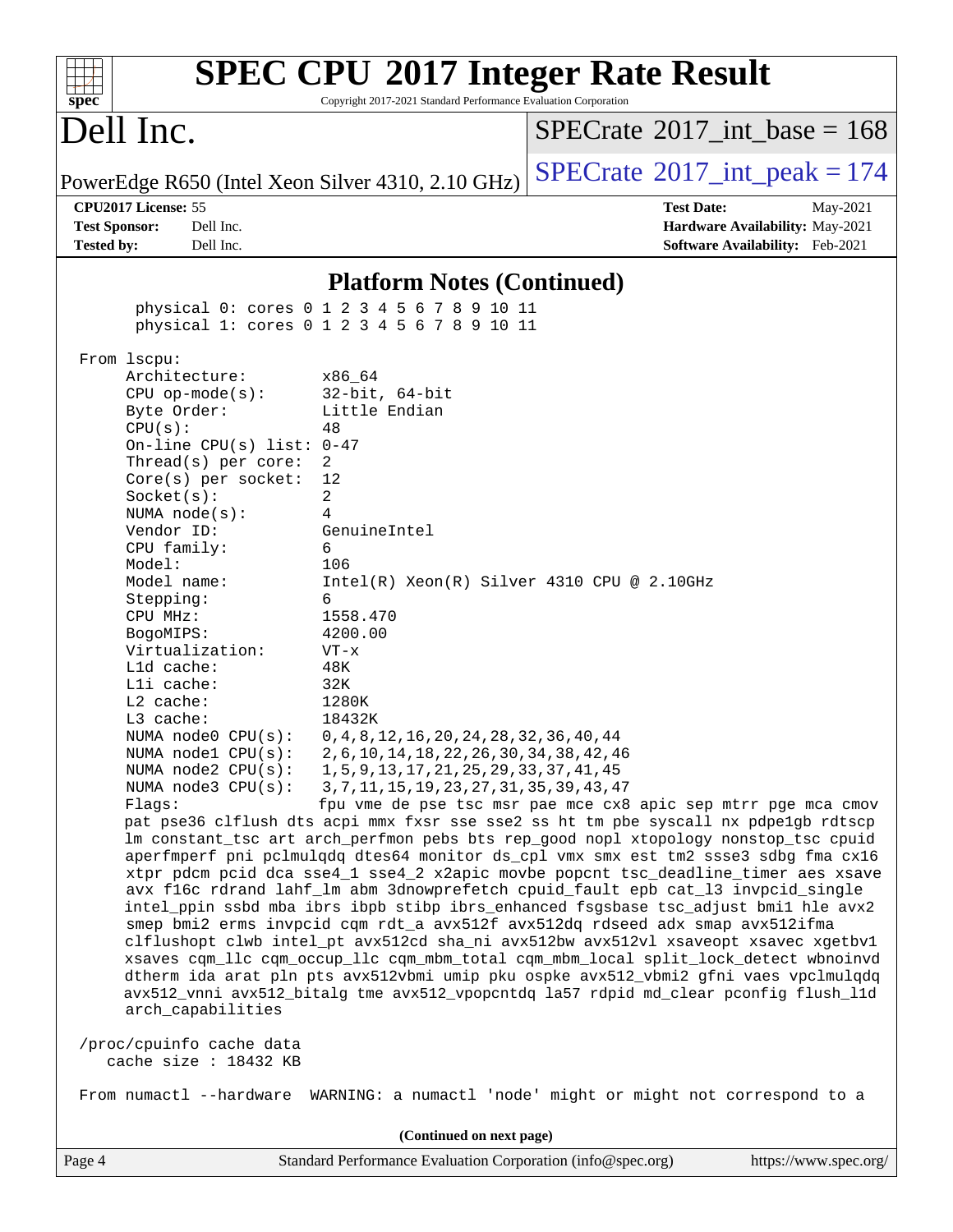| <b>SPEC CPU®2017 Integer Rate Result</b><br>spec <sup>®</sup><br>Copyright 2017-2021 Standard Performance Evaluation Corporation |                                         |
|----------------------------------------------------------------------------------------------------------------------------------|-----------------------------------------|
| Dell Inc.                                                                                                                        | $SPECrate^{\circ}2017\_int\_base = 168$ |
| PowerEdge R650 (Intel Xeon Silver 4310, 2.10 GHz)                                                                                | $SPECTate@2017_int\_peak = 174$         |
| CPU2017 License: 55                                                                                                              | <b>Test Date:</b><br>May-2021           |
| <b>Test Sponsor:</b><br>Dell Inc.                                                                                                | Hardware Availability: May-2021         |
| <b>Tested by:</b><br>Dell Inc.                                                                                                   | Software Availability: Feb-2021         |
| <b>Platform Notes (Continued)</b>                                                                                                |                                         |
| physical chip.                                                                                                                   |                                         |
| $available: 4 nodes (0-3)$                                                                                                       |                                         |
| node 0 cpus: 0 4 8 12 16 20 24 28 32 36 40 44                                                                                    |                                         |
| node 0 size: 126959 MB                                                                                                           |                                         |
| node 0 free: 113485 MB                                                                                                           |                                         |
| node 1 cpus: 2 6 10 14 18 22 26 30 34 38 42 46                                                                                   |                                         |
| node 1 size: 127611 MB<br>node 1 free: 128125 MB                                                                                 |                                         |
| node 2 cpus: 1 5 9 13 17 21 25 29 33 37 41 45                                                                                    |                                         |
| node 2 size: 127590 MB                                                                                                           |                                         |
| node 2 free: 128579 MB                                                                                                           |                                         |
| node 3 cpus: 3 7 11 15 19 23 27 31 35 39 43 47                                                                                   |                                         |
| node 3 size: 127702 MB                                                                                                           |                                         |
| node 3 free: 127899 MB                                                                                                           |                                         |
| node distances:<br>$\overline{0}$<br>$\mathbf{1}$<br>2<br>node<br>3                                                              |                                         |
| 11<br>20<br>20<br>0 :<br>10                                                                                                      |                                         |
| 20<br>11<br>10<br>20<br>1:                                                                                                       |                                         |
| 20<br>20<br>11<br>2:<br>10                                                                                                       |                                         |
| 3:<br>20<br>20<br>11<br>10                                                                                                       |                                         |
| From /proc/meminfo                                                                                                               |                                         |
| MemTotal:<br>527811432 kB                                                                                                        |                                         |
| HugePages_Total:<br>0                                                                                                            |                                         |
| Hugepagesize:<br>2048 kB                                                                                                         |                                         |
| /sbin/tuned-adm active                                                                                                           |                                         |
| Current active profile: throughput-performance                                                                                   |                                         |
| From /etc/*release* /etc/*version*                                                                                               |                                         |
| os-release:                                                                                                                      |                                         |
| NAME="Red Hat Enterprise Linux"<br>VERSION="8.3 (Ootpa)"                                                                         |                                         |
| ID="rhel"                                                                                                                        |                                         |
| ID LIKE="fedora"                                                                                                                 |                                         |
| VERSION_ID="8.3"                                                                                                                 |                                         |
| PLATFORM_ID="platform:el8"                                                                                                       |                                         |
| PRETTY_NAME="Red Hat Enterprise Linux 8.3 (Ootpa)"<br>ANSI_COLOR="0;31"                                                          |                                         |
| redhat-release: Red Hat Enterprise Linux release 8.3 (Ootpa)                                                                     |                                         |
| system-release: Red Hat Enterprise Linux release 8.3 (Ootpa)                                                                     |                                         |
| system-release-cpe: cpe:/o:redhat:enterprise_linux:8.3:ga                                                                        |                                         |
| uname $-a$ :                                                                                                                     |                                         |
| Linux localhost.localdomain 4.18.0-240.15.1.el8_3.x86_64 #1 SMP Wed Feb 3 03:12:15 EST                                           |                                         |
| 2021 x86_64 x86_64 x86_64 GNU/Linux                                                                                              |                                         |
|                                                                                                                                  |                                         |
| (Continued on next page)                                                                                                         |                                         |
| Page 5<br>Standard Performance Evaluation Corporation (info@spec.org)                                                            | https://www.spec.org/                   |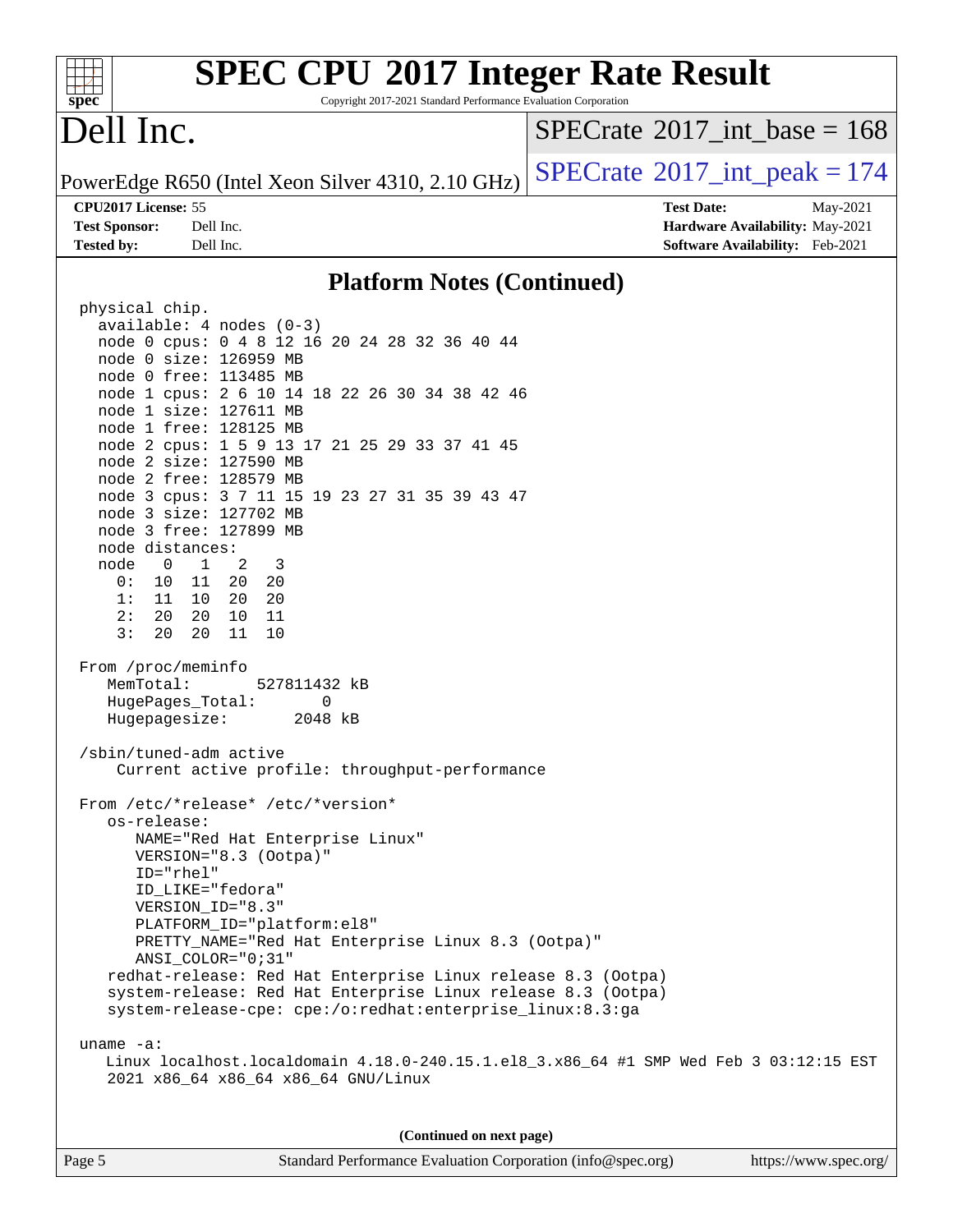| <b>SPEC CPU®2017 Integer Rate Result</b><br>spec<br>Copyright 2017-2021 Standard Performance Evaluation Corporation                                                                                                                                                                                                                                       |                                                                            |
|-----------------------------------------------------------------------------------------------------------------------------------------------------------------------------------------------------------------------------------------------------------------------------------------------------------------------------------------------------------|----------------------------------------------------------------------------|
| Dell Inc.                                                                                                                                                                                                                                                                                                                                                 | $SPECTate$ <sup>®</sup> 2017 int base = 168                                |
| PowerEdge R650 (Intel Xeon Silver 4310, 2.10 GHz)                                                                                                                                                                                                                                                                                                         | $SPECTate@2017_int\_peak = 174$                                            |
| CPU2017 License: 55                                                                                                                                                                                                                                                                                                                                       | <b>Test Date:</b><br>May-2021                                              |
| <b>Test Sponsor:</b><br>Dell Inc.                                                                                                                                                                                                                                                                                                                         | Hardware Availability: May-2021                                            |
| <b>Tested by:</b><br>Dell Inc.                                                                                                                                                                                                                                                                                                                            | Software Availability: Feb-2021                                            |
| <b>Platform Notes (Continued)</b>                                                                                                                                                                                                                                                                                                                         |                                                                            |
| Kernel self-reported vulnerability status:                                                                                                                                                                                                                                                                                                                |                                                                            |
| CVE-2018-12207 (iTLB Multihit):                                                                                                                                                                                                                                                                                                                           | Not affected                                                               |
| CVE-2018-3620 (L1 Terminal Fault):                                                                                                                                                                                                                                                                                                                        | Not affected                                                               |
| Microarchitectural Data Sampling:                                                                                                                                                                                                                                                                                                                         | Not affected                                                               |
| CVE-2017-5754 (Meltdown):                                                                                                                                                                                                                                                                                                                                 | Not affected                                                               |
| CVE-2018-3639 (Speculative Store Bypass):                                                                                                                                                                                                                                                                                                                 | Mitigation: Speculative Store<br>Bypass disabled via prctl and<br>seccomp  |
| CVE-2017-5753 (Spectre variant 1):                                                                                                                                                                                                                                                                                                                        | Mitigation: usercopy/swapgs<br>barriers and __user pointer<br>sanitization |
| $CVE-2017-5715$ (Spectre variant 2):                                                                                                                                                                                                                                                                                                                      | Mitigation: Enhanced IBRS, IBPB:<br>conditional, RSB filling               |
| CVE-2020-0543 (Special Register Buffer Data Sampling): Not affected<br>CVE-2019-11135 (TSX Asynchronous Abort):                                                                                                                                                                                                                                           | Not affected                                                               |
| run-level 5 May 25 09:33                                                                                                                                                                                                                                                                                                                                  |                                                                            |
| SPEC is set to: /mnt/ramdisk/cpu2017-1.1.5-ic2021.1<br>Size Used Avail Use% Mounted on<br>Filesystem<br>Type<br>tmpfs<br>tmpfs 225G 6.9G 219G                                                                                                                                                                                                             | 4% /mnt/ramdisk                                                            |
| From /sys/devices/virtual/dmi/id                                                                                                                                                                                                                                                                                                                          |                                                                            |
| Vendor:<br>Dell Inc.                                                                                                                                                                                                                                                                                                                                      |                                                                            |
| Product:<br>PowerEdge R650                                                                                                                                                                                                                                                                                                                                |                                                                            |
| Product Family: PowerEdge                                                                                                                                                                                                                                                                                                                                 |                                                                            |
| Serial:<br>1234567                                                                                                                                                                                                                                                                                                                                        |                                                                            |
| Additional information from dmidecode follows. WARNING: Use caution when you interpret<br>this section. The 'dmidecode' program reads system data which is "intended to allow<br>hardware to be accurately determined", but the intent may not be met, as there are<br>frequent changes to hardware, firmware, and the "DMTF SMBIOS" standard.<br>Memory: |                                                                            |
| 7x 00AD00B300AD HMAA4GR7AJR8N-XN 32 GB 2 rank 3200, configured at 2666<br>9x 00AD063200AD HMAA4GR7AJR8N-XN 32 GB 2 rank 3200, configured at 2666                                                                                                                                                                                                          |                                                                            |
| 16x Not Specified Not Specified                                                                                                                                                                                                                                                                                                                           |                                                                            |
| BIOS:                                                                                                                                                                                                                                                                                                                                                     |                                                                            |
| BIOS Vendor:<br>Dell Inc.<br>BIOS Version:<br>1.2.3                                                                                                                                                                                                                                                                                                       |                                                                            |
| BIOS Date:<br>05/21/2021                                                                                                                                                                                                                                                                                                                                  |                                                                            |
| BIOS Revision:<br>1.2                                                                                                                                                                                                                                                                                                                                     |                                                                            |
| (End of data from sysinfo program)                                                                                                                                                                                                                                                                                                                        |                                                                            |
|                                                                                                                                                                                                                                                                                                                                                           |                                                                            |
|                                                                                                                                                                                                                                                                                                                                                           |                                                                            |
|                                                                                                                                                                                                                                                                                                                                                           |                                                                            |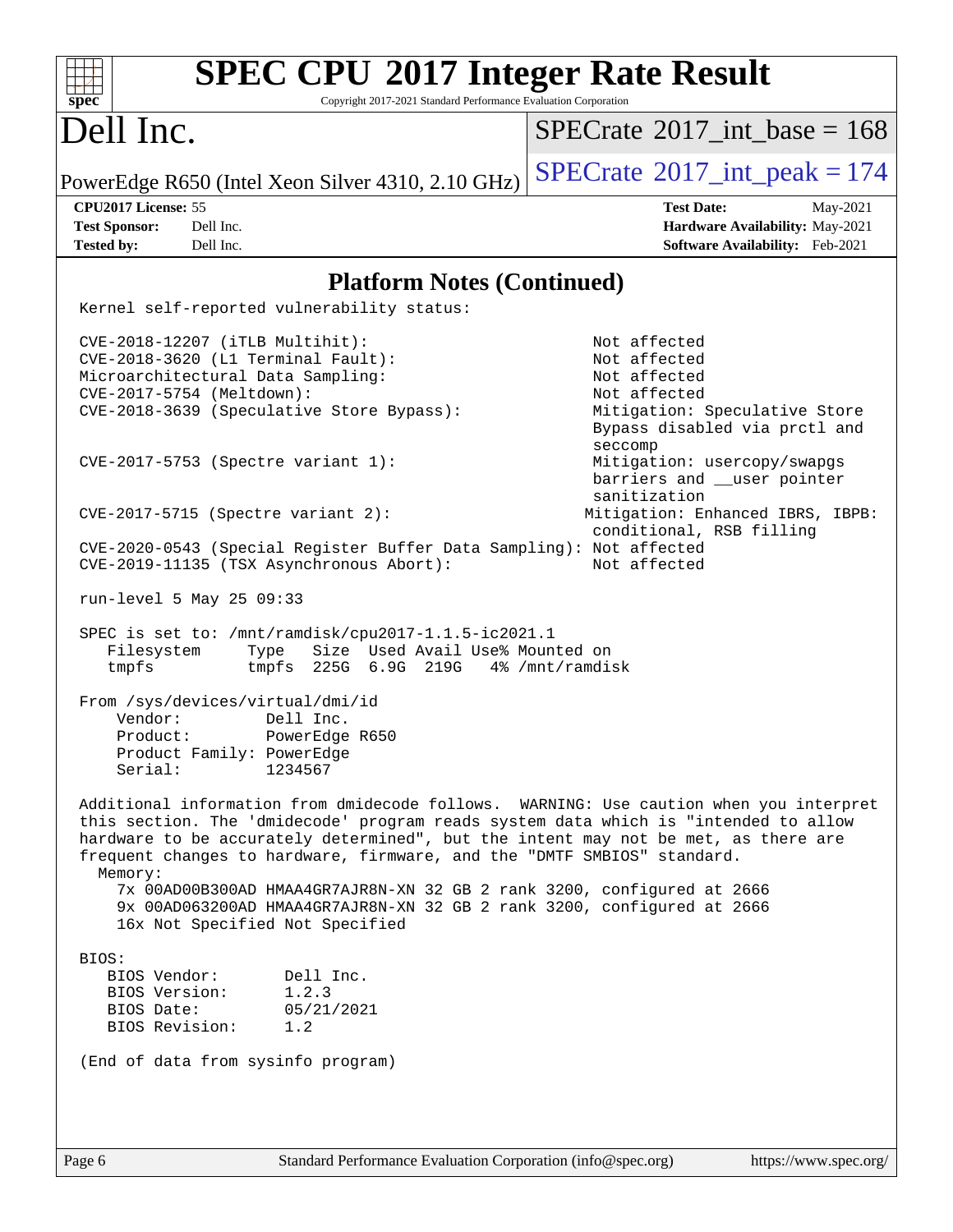| <b>SPEC CPU®2017 Integer Rate Result</b><br>Copyright 2017-2021 Standard Performance Evaluation Corporation<br>spec                                                                           |                                                                                                     |
|-----------------------------------------------------------------------------------------------------------------------------------------------------------------------------------------------|-----------------------------------------------------------------------------------------------------|
| Dell Inc.                                                                                                                                                                                     | $SPECrate^{\circledast}2017$ int base = 168                                                         |
| PowerEdge R650 (Intel Xeon Silver 4310, 2.10 GHz)                                                                                                                                             | $SPECTate@2017_int\_peak = 174$                                                                     |
| CPU2017 License: 55<br><b>Test Sponsor:</b><br>Dell Inc.<br><b>Tested by:</b><br>Dell Inc.                                                                                                    | <b>Test Date:</b><br>May-2021<br>Hardware Availability: May-2021<br>Software Availability: Feb-2021 |
| <b>Compiler Version Notes</b>                                                                                                                                                                 |                                                                                                     |
| 500.perlbench_r(peak)<br>C                                                                                                                                                                    |                                                                                                     |
| $Intel(R)$ C Intel(R) 64 Compiler Classic for applications running on Intel(R)<br>64, Version 2021.1 Build 20201112_000000<br>Copyright (C) 1985-2020 Intel Corporation. All rights reserved. |                                                                                                     |
| $502.$ gcc_r(peak)<br>С                                                                                                                                                                       |                                                                                                     |
| Intel(R) oneAPI DPC++/C++ Compiler for applications running on IA-32, Version<br>2021.1 Build 20201113<br>Copyright (C) 1985-2020 Intel Corporation. All rights reserved.                     |                                                                                                     |
| 500.perlbench_r(base) 502.gcc_r(base) 505.mcf_r(base, peak)<br>C<br>525.x264_r(base, peak) 557.xz_r(base, peak)                                                                               |                                                                                                     |
| $Intel(R)$ oneAPI DPC++/C++ Compiler for applications running on Intel(R) 64,<br>Version 2021.1 Build 20201113<br>Copyright (C) 1985-2020 Intel Corporation. All rights reserved.             |                                                                                                     |
| C<br>500.perlbench_r(peak)                                                                                                                                                                    |                                                                                                     |
| Intel(R) C Intel(R) 64 Compiler Classic for applications running on $Intel(R)$<br>64, Version 2021.1 Build 20201112_000000<br>Copyright (C) 1985-2020 Intel Corporation. All rights reserved. |                                                                                                     |
| $C$   502.gcc_r(peak)                                                                                                                                                                         |                                                                                                     |
| Intel(R) oneAPI DPC++/C++ Compiler for applications running on IA-32, Version<br>2021.1 Build 20201113<br>Copyright (C) 1985-2020 Intel Corporation. All rights reserved.                     |                                                                                                     |
| 500.perlbench_r(base) 502.gcc_r(base) 505.mcf_r(base, peak)<br>C<br>525.x264_r(base, peak) 557.xz_r(base, peak)                                                                               |                                                                                                     |
| $Intel(R)$ oneAPI DPC++/C++ Compiler for applications running on Intel(R) 64,<br>Version 2021.1 Build 20201113                                                                                |                                                                                                     |
| (Continued on next page)                                                                                                                                                                      |                                                                                                     |
| Page 7<br>Standard Performance Evaluation Corporation (info@spec.org)                                                                                                                         | https://www.spec.org/                                                                               |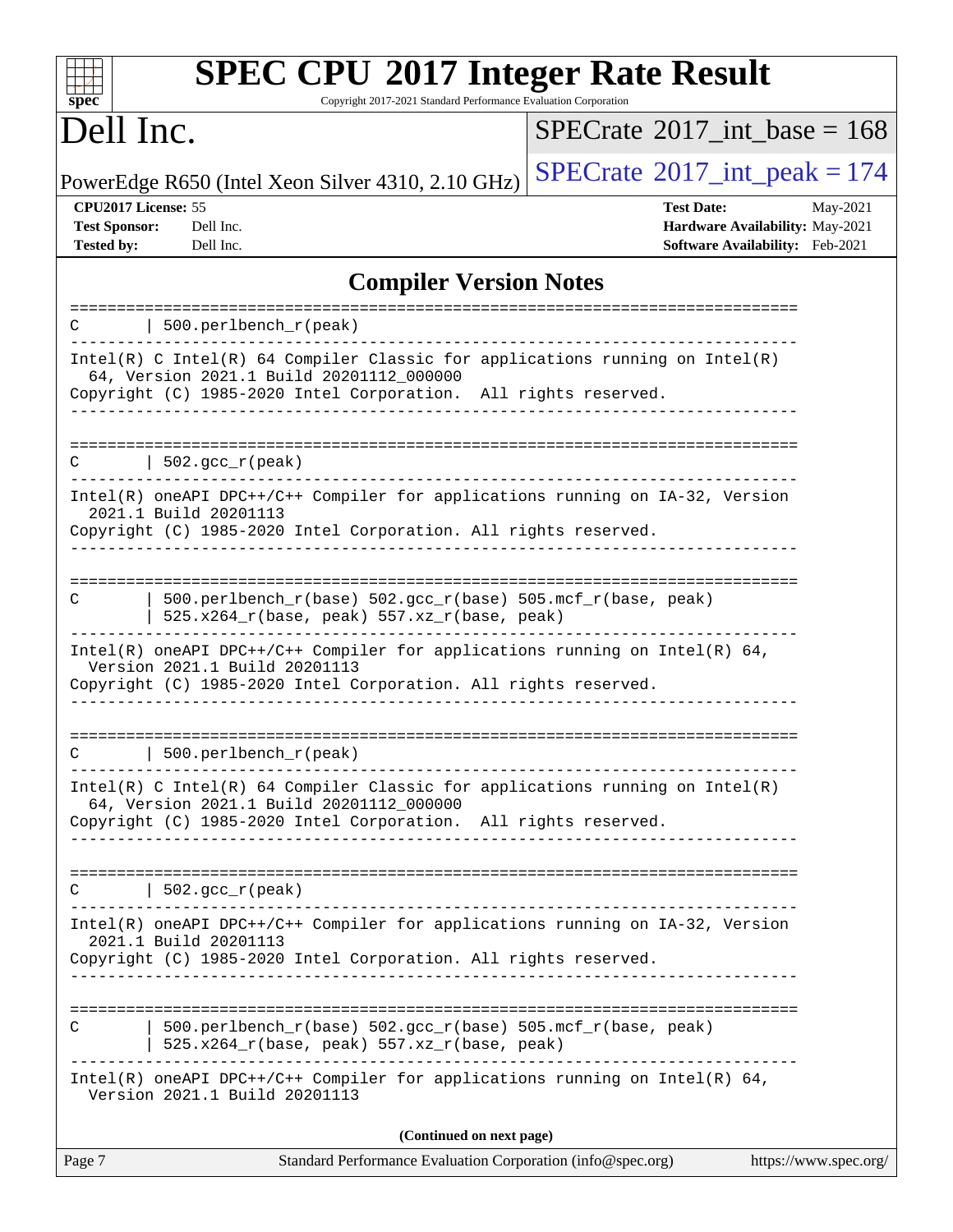| Dell Inc.                                                                                                                                                                                                             | $SPECrate^{\circledast}2017$ int base = 168                                                         |
|-----------------------------------------------------------------------------------------------------------------------------------------------------------------------------------------------------------------------|-----------------------------------------------------------------------------------------------------|
| PowerEdge R650 (Intel Xeon Silver 4310, 2.10 GHz)                                                                                                                                                                     | $SPECrate^{\circ}2017\_int\_peak = 174$                                                             |
| CPU2017 License: 55<br><b>Test Sponsor:</b><br>Dell Inc.<br><b>Tested by:</b><br>Dell Inc.                                                                                                                            | <b>Test Date:</b><br>May-2021<br>Hardware Availability: May-2021<br>Software Availability: Feb-2021 |
|                                                                                                                                                                                                                       | <b>Compiler Version Notes (Continued)</b>                                                           |
| Copyright (C) 1985-2020 Intel Corporation. All rights reserved.                                                                                                                                                       |                                                                                                     |
| 500.perlbench_r(peak)                                                                                                                                                                                                 |                                                                                                     |
| Intel(R) C Intel(R) 64 Compiler Classic for applications running on Intel(R)<br>64, Version 2021.1 Build 20201112_000000<br>Copyright (C) 1985-2020 Intel Corporation. All rights reserved.                           |                                                                                                     |
| $\vert$ 502.gcc_r(peak)<br>C.                                                                                                                                                                                         |                                                                                                     |
| Intel(R) oneAPI DPC++/C++ Compiler for applications running on IA-32, Version<br>2021.1 Build 20201113<br>Copyright (C) 1985-2020 Intel Corporation. All rights reserved.                                             |                                                                                                     |
| 500.perlbench_r(base) 502.gcc_r(base) 505.mcf_r(base, peak)<br>C<br>525.x264_r(base, peak) 557.xz_r(base, peak)                                                                                                       |                                                                                                     |
| Intel(R) oneAPI DPC++/C++ Compiler for applications running on Intel(R) $64$ ,<br>Version 2021.1 Build 20201113<br>Copyright (C) 1985-2020 Intel Corporation. All rights reserved.                                    |                                                                                                     |
| 520.omnetpp_r(base, peak) 523.xalancbmk_r(base, peak)<br>$C++$<br>531.deepsjeng_r(base, peak) 541.leela_r(base, peak)                                                                                                 |                                                                                                     |
| $Intel(R)$ oneAPI DPC++/C++ Compiler for applications running on Intel(R) 64,<br>Version 2021.1 Build 20201113<br>Copyright (C) 1985-2020 Intel Corporation. All rights reserved.<br>-------------------------------- |                                                                                                     |
| Fortran   548. exchange $2\lfloor r(\text{base}, \text{peak}) \rfloor$                                                                                                                                                | . _ _ _ _ _ _ _ _ _ _ _ _ _ _ _                                                                     |
| Intel(R) Fortran Intel(R) 64 Compiler Classic for applications running on<br>Intel(R) 64, Version 2021.1 Build 20201112_000000                                                                                        |                                                                                                     |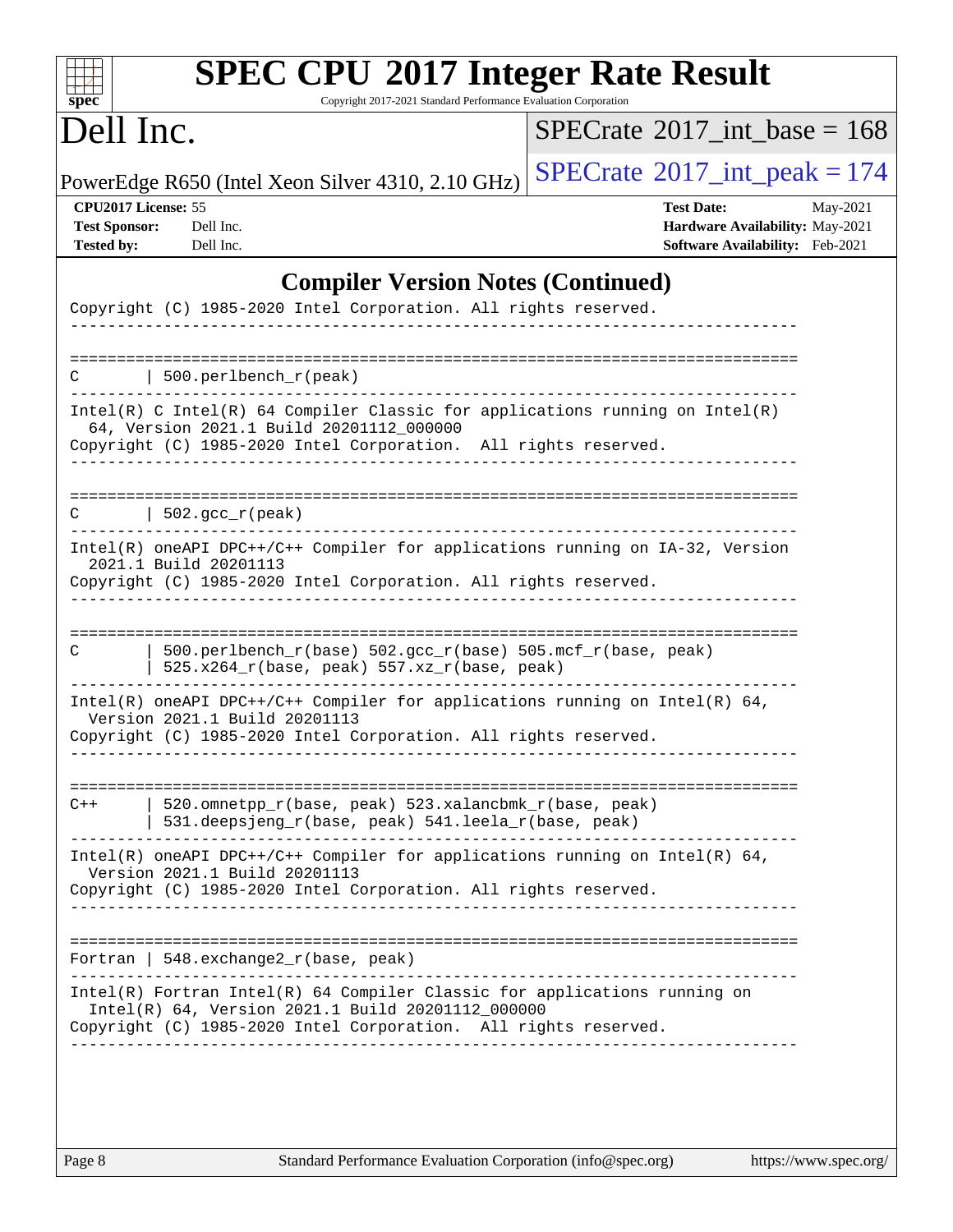

# **[SPEC CPU](http://www.spec.org/auto/cpu2017/Docs/result-fields.html#SPECCPU2017IntegerRateResult)[2017 Integer Rate Result](http://www.spec.org/auto/cpu2017/Docs/result-fields.html#SPECCPU2017IntegerRateResult)**

Copyright 2017-2021 Standard Performance Evaluation Corporation

# Dell Inc.

 $SPECTate$ <sup>®</sup>[2017\\_int\\_base =](http://www.spec.org/auto/cpu2017/Docs/result-fields.html#SPECrate2017intbase) 168

PowerEdge R650 (Intel Xeon Silver 4310, 2.10 GHz)  $\left|$  [SPECrate](http://www.spec.org/auto/cpu2017/Docs/result-fields.html#SPECrate2017intpeak)<sup>®</sup>[2017\\_int\\_peak = 1](http://www.spec.org/auto/cpu2017/Docs/result-fields.html#SPECrate2017intpeak)74

**[CPU2017 License:](http://www.spec.org/auto/cpu2017/Docs/result-fields.html#CPU2017License)** 55 **[Test Date:](http://www.spec.org/auto/cpu2017/Docs/result-fields.html#TestDate)** May-2021

**[Test Sponsor:](http://www.spec.org/auto/cpu2017/Docs/result-fields.html#TestSponsor)** Dell Inc. **[Hardware Availability:](http://www.spec.org/auto/cpu2017/Docs/result-fields.html#HardwareAvailability)** May-2021 **[Tested by:](http://www.spec.org/auto/cpu2017/Docs/result-fields.html#Testedby)** Dell Inc. **[Software Availability:](http://www.spec.org/auto/cpu2017/Docs/result-fields.html#SoftwareAvailability)** Feb-2021

### **[Base Compiler Invocation](http://www.spec.org/auto/cpu2017/Docs/result-fields.html#BaseCompilerInvocation)**

[C benchmarks](http://www.spec.org/auto/cpu2017/Docs/result-fields.html#Cbenchmarks):

[icx](http://www.spec.org/cpu2017/results/res2021q3/cpu2017-20210618-27087.flags.html#user_CCbase_intel_icx_fe2d28d19ae2a5db7c42fe0f2a2aed77cb715edd4aeb23434404a8be6683fe239869bb6ca8154ca98265c2e3b9226a719a0efe2953a4a7018c379b7010ccf087)

[C++ benchmarks:](http://www.spec.org/auto/cpu2017/Docs/result-fields.html#CXXbenchmarks) [icpx](http://www.spec.org/cpu2017/results/res2021q3/cpu2017-20210618-27087.flags.html#user_CXXbase_intel_icpx_1e918ed14c436bf4b9b7c8bcdd51d4539fc71b3df010bd1e9f8732d9c34c2b2914e48204a846820f3c0ebb4095dea797a5c30b458ac0b6dffac65d78f781f5ca)

[Fortran benchmarks](http://www.spec.org/auto/cpu2017/Docs/result-fields.html#Fortranbenchmarks): [ifort](http://www.spec.org/cpu2017/results/res2021q3/cpu2017-20210618-27087.flags.html#user_FCbase_intel_ifort_8111460550e3ca792625aed983ce982f94888b8b503583aa7ba2b8303487b4d8a21a13e7191a45c5fd58ff318f48f9492884d4413fa793fd88dd292cad7027ca)

### **[Base Portability Flags](http://www.spec.org/auto/cpu2017/Docs/result-fields.html#BasePortabilityFlags)**

 500.perlbench\_r: [-DSPEC\\_LP64](http://www.spec.org/cpu2017/results/res2021q3/cpu2017-20210618-27087.flags.html#b500.perlbench_r_basePORTABILITY_DSPEC_LP64) [-DSPEC\\_LINUX\\_X64](http://www.spec.org/cpu2017/results/res2021q3/cpu2017-20210618-27087.flags.html#b500.perlbench_r_baseCPORTABILITY_DSPEC_LINUX_X64) 502.gcc\_r: [-DSPEC\\_LP64](http://www.spec.org/cpu2017/results/res2021q3/cpu2017-20210618-27087.flags.html#suite_basePORTABILITY502_gcc_r_DSPEC_LP64) 505.mcf\_r: [-DSPEC\\_LP64](http://www.spec.org/cpu2017/results/res2021q3/cpu2017-20210618-27087.flags.html#suite_basePORTABILITY505_mcf_r_DSPEC_LP64) 520.omnetpp\_r: [-DSPEC\\_LP64](http://www.spec.org/cpu2017/results/res2021q3/cpu2017-20210618-27087.flags.html#suite_basePORTABILITY520_omnetpp_r_DSPEC_LP64) 523.xalancbmk\_r: [-DSPEC\\_LP64](http://www.spec.org/cpu2017/results/res2021q3/cpu2017-20210618-27087.flags.html#suite_basePORTABILITY523_xalancbmk_r_DSPEC_LP64) [-DSPEC\\_LINUX](http://www.spec.org/cpu2017/results/res2021q3/cpu2017-20210618-27087.flags.html#b523.xalancbmk_r_baseCXXPORTABILITY_DSPEC_LINUX) 525.x264\_r: [-DSPEC\\_LP64](http://www.spec.org/cpu2017/results/res2021q3/cpu2017-20210618-27087.flags.html#suite_basePORTABILITY525_x264_r_DSPEC_LP64) 531.deepsjeng\_r: [-DSPEC\\_LP64](http://www.spec.org/cpu2017/results/res2021q3/cpu2017-20210618-27087.flags.html#suite_basePORTABILITY531_deepsjeng_r_DSPEC_LP64) 541.leela\_r: [-DSPEC\\_LP64](http://www.spec.org/cpu2017/results/res2021q3/cpu2017-20210618-27087.flags.html#suite_basePORTABILITY541_leela_r_DSPEC_LP64) 548.exchange2\_r: [-DSPEC\\_LP64](http://www.spec.org/cpu2017/results/res2021q3/cpu2017-20210618-27087.flags.html#suite_basePORTABILITY548_exchange2_r_DSPEC_LP64) 557.xz\_r: [-DSPEC\\_LP64](http://www.spec.org/cpu2017/results/res2021q3/cpu2017-20210618-27087.flags.html#suite_basePORTABILITY557_xz_r_DSPEC_LP64)

## **[Base Optimization Flags](http://www.spec.org/auto/cpu2017/Docs/result-fields.html#BaseOptimizationFlags)**

[C benchmarks](http://www.spec.org/auto/cpu2017/Docs/result-fields.html#Cbenchmarks):

```
-w -std=c11 -m64 -Wl,-z,muldefs -xCORE-AVX512 -O3 -ffast-math
-flto -mfpmath=sse -funroll-loops -qopt-mem-layout-trans=4
-mbranches-within-32B-boundaries
-L/opt/intel/oneapi/compiler/2021.1.1/linux/compiler/lib/intel64_lin
-lqkmalloc
```
[C++ benchmarks:](http://www.spec.org/auto/cpu2017/Docs/result-fields.html#CXXbenchmarks) [-w](http://www.spec.org/cpu2017/results/res2021q3/cpu2017-20210618-27087.flags.html#user_CXXbase_supress_warning_66fb2c4e5c1dd10f38bdd29623979399e5ae75ae6e5453792d82ef66afed381df4a8602f92cac8d2ea0fffa7b93b4b1ccb9ecad4af01c9b2fe338b2082ae3859) [-m64](http://www.spec.org/cpu2017/results/res2021q3/cpu2017-20210618-27087.flags.html#user_CXXbase_m64-icc) [-Wl,-z,muldefs](http://www.spec.org/cpu2017/results/res2021q3/cpu2017-20210618-27087.flags.html#user_CXXbase_link_force_multiple1_b4cbdb97b34bdee9ceefcfe54f4c8ea74255f0b02a4b23e853cdb0e18eb4525ac79b5a88067c842dd0ee6996c24547a27a4b99331201badda8798ef8a743f577) [-xCORE-AVX512](http://www.spec.org/cpu2017/results/res2021q3/cpu2017-20210618-27087.flags.html#user_CXXbase_f-xCORE-AVX512) [-O3](http://www.spec.org/cpu2017/results/res2021q3/cpu2017-20210618-27087.flags.html#user_CXXbase_f-O3) [-ffast-math](http://www.spec.org/cpu2017/results/res2021q3/cpu2017-20210618-27087.flags.html#user_CXXbase_f-ffast-math) [-flto](http://www.spec.org/cpu2017/results/res2021q3/cpu2017-20210618-27087.flags.html#user_CXXbase_f-flto) [-mfpmath=sse](http://www.spec.org/cpu2017/results/res2021q3/cpu2017-20210618-27087.flags.html#user_CXXbase_f-mfpmath_70eb8fac26bde974f8ab713bc9086c5621c0b8d2f6c86f38af0bd7062540daf19db5f3a066d8c6684be05d84c9b6322eb3b5be6619d967835195b93d6c02afa1) [-funroll-loops](http://www.spec.org/cpu2017/results/res2021q3/cpu2017-20210618-27087.flags.html#user_CXXbase_f-funroll-loops) [-qopt-mem-layout-trans=4](http://www.spec.org/cpu2017/results/res2021q3/cpu2017-20210618-27087.flags.html#user_CXXbase_f-qopt-mem-layout-trans_fa39e755916c150a61361b7846f310bcdf6f04e385ef281cadf3647acec3f0ae266d1a1d22d972a7087a248fd4e6ca390a3634700869573d231a252c784941a8) [-mbranches-within-32B-boundaries](http://www.spec.org/cpu2017/results/res2021q3/cpu2017-20210618-27087.flags.html#user_CXXbase_f-mbranches-within-32B-boundaries) [-L/opt/intel/oneapi/compiler/2021.1.1/linux/compiler/lib/intel64\\_lin](http://www.spec.org/cpu2017/results/res2021q3/cpu2017-20210618-27087.flags.html#user_CXXbase_linkpath_f3ac96bc44eb3356c66274e76f12ce7989555e6431aa425d8bf37251b5a0a8e4f20d385a762420f3e0cdf627bb737484454017ddfa67f55a42ce17058c8be12d) [-lqkmalloc](http://www.spec.org/cpu2017/results/res2021q3/cpu2017-20210618-27087.flags.html#user_CXXbase_qkmalloc_link_lib_79a818439969f771c6bc311cfd333c00fc099dad35c030f5aab9dda831713d2015205805422f83de8875488a2991c0a156aaa600e1f9138f8fc37004abc96dc5)

[Fortran benchmarks](http://www.spec.org/auto/cpu2017/Docs/result-fields.html#Fortranbenchmarks):

```
-w -m64 -Wl,-z,muldefs -xCORE-AVX512 -O3 -ipo -no-prec-div
-qopt-mem-layout-trans=4 -nostandard-realloc-lhs -align array32byte
-auto -mbranches-within-32B-boundaries
```
**(Continued on next page)**

| Page 9 | Standard Performance Evaluation Corporation (info@spec.org) | https://www.spec.org/ |
|--------|-------------------------------------------------------------|-----------------------|
|--------|-------------------------------------------------------------|-----------------------|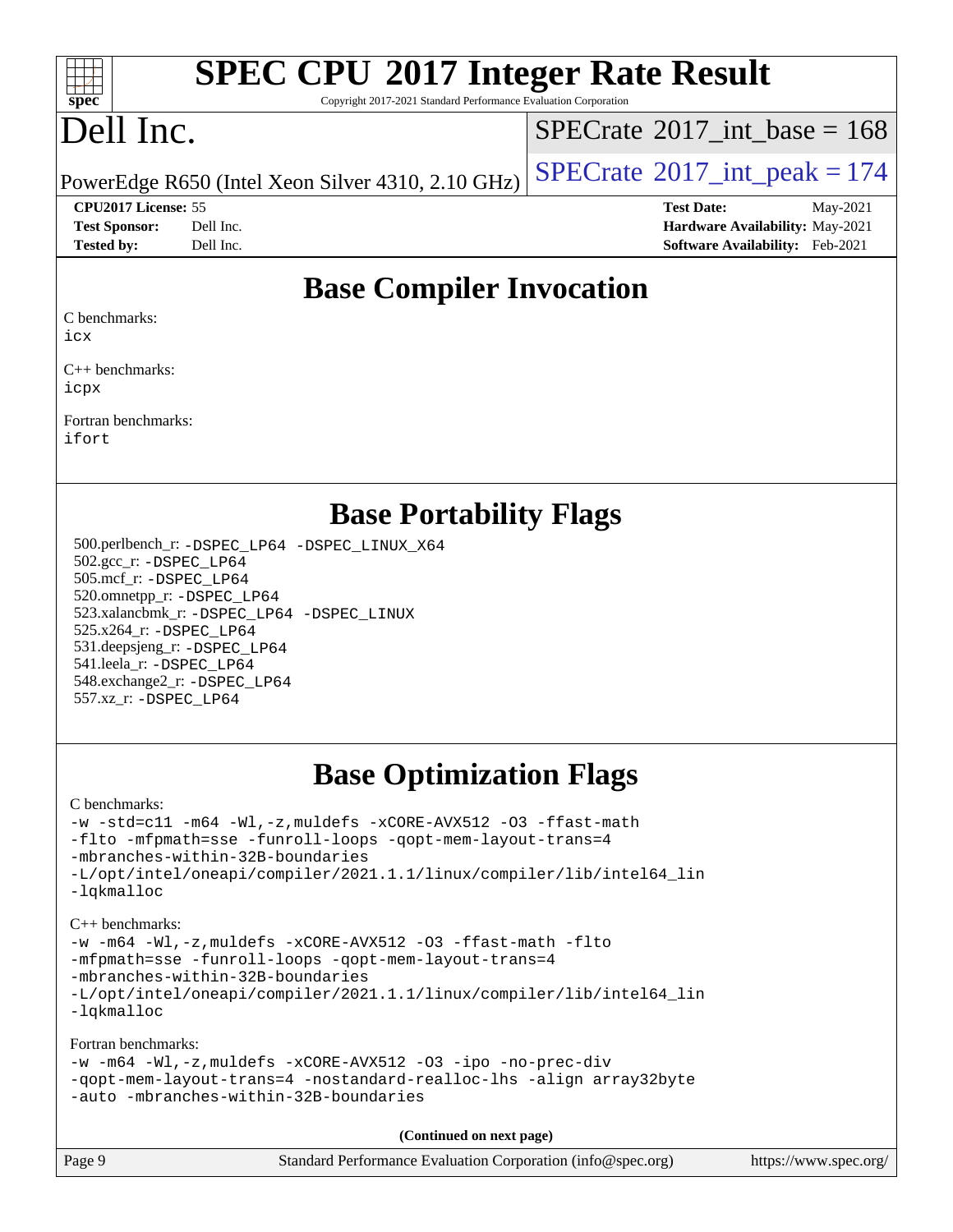#### $+\ +$ **[spec](http://www.spec.org/)**

# **[SPEC CPU](http://www.spec.org/auto/cpu2017/Docs/result-fields.html#SPECCPU2017IntegerRateResult)[2017 Integer Rate Result](http://www.spec.org/auto/cpu2017/Docs/result-fields.html#SPECCPU2017IntegerRateResult)**

Copyright 2017-2021 Standard Performance Evaluation Corporation

# Dell Inc.

 $SPECTate$ <sup>®</sup>[2017\\_int\\_base =](http://www.spec.org/auto/cpu2017/Docs/result-fields.html#SPECrate2017intbase) 168

PowerEdge R650 (Intel Xeon Silver 4310, 2.10 GHz)  $\left|$  [SPECrate](http://www.spec.org/auto/cpu2017/Docs/result-fields.html#SPECrate2017intpeak)<sup>®</sup>[2017\\_int\\_peak = 1](http://www.spec.org/auto/cpu2017/Docs/result-fields.html#SPECrate2017intpeak)74

**[CPU2017 License:](http://www.spec.org/auto/cpu2017/Docs/result-fields.html#CPU2017License)** 55 **[Test Date:](http://www.spec.org/auto/cpu2017/Docs/result-fields.html#TestDate)** May-2021 **[Test Sponsor:](http://www.spec.org/auto/cpu2017/Docs/result-fields.html#TestSponsor)** Dell Inc. **[Hardware Availability:](http://www.spec.org/auto/cpu2017/Docs/result-fields.html#HardwareAvailability)** May-2021 **[Tested by:](http://www.spec.org/auto/cpu2017/Docs/result-fields.html#Testedby)** Dell Inc. **[Software Availability:](http://www.spec.org/auto/cpu2017/Docs/result-fields.html#SoftwareAvailability)** Feb-2021

# **[Base Optimization Flags \(Continued\)](http://www.spec.org/auto/cpu2017/Docs/result-fields.html#BaseOptimizationFlags)**

[Fortran benchmarks](http://www.spec.org/auto/cpu2017/Docs/result-fields.html#Fortranbenchmarks) (continued):

[-L/opt/intel/oneapi/compiler/2021.1.1/linux/compiler/lib/intel64\\_lin](http://www.spec.org/cpu2017/results/res2021q3/cpu2017-20210618-27087.flags.html#user_FCbase_linkpath_f3ac96bc44eb3356c66274e76f12ce7989555e6431aa425d8bf37251b5a0a8e4f20d385a762420f3e0cdf627bb737484454017ddfa67f55a42ce17058c8be12d) [-lqkmalloc](http://www.spec.org/cpu2017/results/res2021q3/cpu2017-20210618-27087.flags.html#user_FCbase_qkmalloc_link_lib_79a818439969f771c6bc311cfd333c00fc099dad35c030f5aab9dda831713d2015205805422f83de8875488a2991c0a156aaa600e1f9138f8fc37004abc96dc5)

**[Peak Compiler Invocation](http://www.spec.org/auto/cpu2017/Docs/result-fields.html#PeakCompilerInvocation)**

[C benchmarks \(except as noted below\)](http://www.spec.org/auto/cpu2017/Docs/result-fields.html#Cbenchmarksexceptasnotedbelow): [icx](http://www.spec.org/cpu2017/results/res2021q3/cpu2017-20210618-27087.flags.html#user_CCpeak_intel_icx_fe2d28d19ae2a5db7c42fe0f2a2aed77cb715edd4aeb23434404a8be6683fe239869bb6ca8154ca98265c2e3b9226a719a0efe2953a4a7018c379b7010ccf087)

500.perlbench\_r: [icc](http://www.spec.org/cpu2017/results/res2021q3/cpu2017-20210618-27087.flags.html#user_peakCCLD500_perlbench_r_intel_icc_66fc1ee009f7361af1fbd72ca7dcefbb700085f36577c54f309893dd4ec40d12360134090235512931783d35fd58c0460139e722d5067c5574d8eaf2b3e37e92)

[C++ benchmarks:](http://www.spec.org/auto/cpu2017/Docs/result-fields.html#CXXbenchmarks) [icpx](http://www.spec.org/cpu2017/results/res2021q3/cpu2017-20210618-27087.flags.html#user_CXXpeak_intel_icpx_1e918ed14c436bf4b9b7c8bcdd51d4539fc71b3df010bd1e9f8732d9c34c2b2914e48204a846820f3c0ebb4095dea797a5c30b458ac0b6dffac65d78f781f5ca)

[Fortran benchmarks](http://www.spec.org/auto/cpu2017/Docs/result-fields.html#Fortranbenchmarks): [ifort](http://www.spec.org/cpu2017/results/res2021q3/cpu2017-20210618-27087.flags.html#user_FCpeak_intel_ifort_8111460550e3ca792625aed983ce982f94888b8b503583aa7ba2b8303487b4d8a21a13e7191a45c5fd58ff318f48f9492884d4413fa793fd88dd292cad7027ca)

# **[Peak Portability Flags](http://www.spec.org/auto/cpu2017/Docs/result-fields.html#PeakPortabilityFlags)**

 500.perlbench\_r: [-DSPEC\\_LP64](http://www.spec.org/cpu2017/results/res2021q3/cpu2017-20210618-27087.flags.html#b500.perlbench_r_peakPORTABILITY_DSPEC_LP64) [-DSPEC\\_LINUX\\_X64](http://www.spec.org/cpu2017/results/res2021q3/cpu2017-20210618-27087.flags.html#b500.perlbench_r_peakCPORTABILITY_DSPEC_LINUX_X64) 502.gcc\_r: [-D\\_FILE\\_OFFSET\\_BITS=64](http://www.spec.org/cpu2017/results/res2021q3/cpu2017-20210618-27087.flags.html#user_peakPORTABILITY502_gcc_r_file_offset_bits_64_5ae949a99b284ddf4e95728d47cb0843d81b2eb0e18bdfe74bbf0f61d0b064f4bda2f10ea5eb90e1dcab0e84dbc592acfc5018bc955c18609f94ddb8d550002c) 505.mcf\_r: [-DSPEC\\_LP64](http://www.spec.org/cpu2017/results/res2021q3/cpu2017-20210618-27087.flags.html#suite_peakPORTABILITY505_mcf_r_DSPEC_LP64) 520.omnetpp\_r: [-DSPEC\\_LP64](http://www.spec.org/cpu2017/results/res2021q3/cpu2017-20210618-27087.flags.html#suite_peakPORTABILITY520_omnetpp_r_DSPEC_LP64) 523.xalancbmk\_r: [-DSPEC\\_LP64](http://www.spec.org/cpu2017/results/res2021q3/cpu2017-20210618-27087.flags.html#suite_peakPORTABILITY523_xalancbmk_r_DSPEC_LP64) [-DSPEC\\_LINUX](http://www.spec.org/cpu2017/results/res2021q3/cpu2017-20210618-27087.flags.html#b523.xalancbmk_r_peakCXXPORTABILITY_DSPEC_LINUX) 525.x264\_r: [-DSPEC\\_LP64](http://www.spec.org/cpu2017/results/res2021q3/cpu2017-20210618-27087.flags.html#suite_peakPORTABILITY525_x264_r_DSPEC_LP64) 531.deepsjeng\_r: [-DSPEC\\_LP64](http://www.spec.org/cpu2017/results/res2021q3/cpu2017-20210618-27087.flags.html#suite_peakPORTABILITY531_deepsjeng_r_DSPEC_LP64) 541.leela\_r: [-DSPEC\\_LP64](http://www.spec.org/cpu2017/results/res2021q3/cpu2017-20210618-27087.flags.html#suite_peakPORTABILITY541_leela_r_DSPEC_LP64) 548.exchange2\_r: [-DSPEC\\_LP64](http://www.spec.org/cpu2017/results/res2021q3/cpu2017-20210618-27087.flags.html#suite_peakPORTABILITY548_exchange2_r_DSPEC_LP64) 557.xz\_r: [-DSPEC\\_LP64](http://www.spec.org/cpu2017/results/res2021q3/cpu2017-20210618-27087.flags.html#suite_peakPORTABILITY557_xz_r_DSPEC_LP64)

# **[Peak Optimization Flags](http://www.spec.org/auto/cpu2017/Docs/result-fields.html#PeakOptimizationFlags)**

[C benchmarks](http://www.spec.org/auto/cpu2017/Docs/result-fields.html#Cbenchmarks):

 500.perlbench\_r: [-Wl,-z,muldefs](http://www.spec.org/cpu2017/results/res2021q3/cpu2017-20210618-27087.flags.html#user_peakEXTRA_LDFLAGS500_perlbench_r_link_force_multiple1_b4cbdb97b34bdee9ceefcfe54f4c8ea74255f0b02a4b23e853cdb0e18eb4525ac79b5a88067c842dd0ee6996c24547a27a4b99331201badda8798ef8a743f577) [-prof-gen](http://www.spec.org/cpu2017/results/res2021q3/cpu2017-20210618-27087.flags.html#user_peakPASS1_CFLAGSPASS1_LDFLAGS500_perlbench_r_prof_gen_5aa4926d6013ddb2a31985c654b3eb18169fc0c6952a63635c234f711e6e63dd76e94ad52365559451ec499a2cdb89e4dc58ba4c67ef54ca681ffbe1461d6b36)(pass 1) [-prof-use](http://www.spec.org/cpu2017/results/res2021q3/cpu2017-20210618-27087.flags.html#user_peakPASS2_CFLAGSPASS2_LDFLAGS500_perlbench_r_prof_use_1a21ceae95f36a2b53c25747139a6c16ca95bd9def2a207b4f0849963b97e94f5260e30a0c64f4bb623698870e679ca08317ef8150905d41bd88c6f78df73f19)(pass 2) [-xCORE-AVX512](http://www.spec.org/cpu2017/results/res2021q3/cpu2017-20210618-27087.flags.html#user_peakCOPTIMIZE500_perlbench_r_f-xCORE-AVX512) [-ipo](http://www.spec.org/cpu2017/results/res2021q3/cpu2017-20210618-27087.flags.html#user_peakCOPTIMIZE500_perlbench_r_f-ipo) [-O3](http://www.spec.org/cpu2017/results/res2021q3/cpu2017-20210618-27087.flags.html#user_peakCOPTIMIZE500_perlbench_r_f-O3) [-no-prec-div](http://www.spec.org/cpu2017/results/res2021q3/cpu2017-20210618-27087.flags.html#user_peakCOPTIMIZE500_perlbench_r_f-no-prec-div) [-qopt-mem-layout-trans=4](http://www.spec.org/cpu2017/results/res2021q3/cpu2017-20210618-27087.flags.html#user_peakCOPTIMIZE500_perlbench_r_f-qopt-mem-layout-trans_fa39e755916c150a61361b7846f310bcdf6f04e385ef281cadf3647acec3f0ae266d1a1d22d972a7087a248fd4e6ca390a3634700869573d231a252c784941a8) [-fno-strict-overflow](http://www.spec.org/cpu2017/results/res2021q3/cpu2017-20210618-27087.flags.html#user_peakEXTRA_OPTIMIZE500_perlbench_r_f-fno-strict-overflow) [-mbranches-within-32B-boundaries](http://www.spec.org/cpu2017/results/res2021q3/cpu2017-20210618-27087.flags.html#user_peakEXTRA_COPTIMIZE500_perlbench_r_f-mbranches-within-32B-boundaries) [-L/opt/intel/oneapi/compiler/2021.1.1/linux/compiler/lib/intel64\\_lin](http://www.spec.org/cpu2017/results/res2021q3/cpu2017-20210618-27087.flags.html#user_peakEXTRA_LIBS500_perlbench_r_linkpath_f3ac96bc44eb3356c66274e76f12ce7989555e6431aa425d8bf37251b5a0a8e4f20d385a762420f3e0cdf627bb737484454017ddfa67f55a42ce17058c8be12d) [-lqkmalloc](http://www.spec.org/cpu2017/results/res2021q3/cpu2017-20210618-27087.flags.html#user_peakEXTRA_LIBS500_perlbench_r_qkmalloc_link_lib_79a818439969f771c6bc311cfd333c00fc099dad35c030f5aab9dda831713d2015205805422f83de8875488a2991c0a156aaa600e1f9138f8fc37004abc96dc5)

**(Continued on next page)**

| Page 10 | Standard Performance Evaluation Corporation (info@spec.org) | https://www.spec.org/ |
|---------|-------------------------------------------------------------|-----------------------|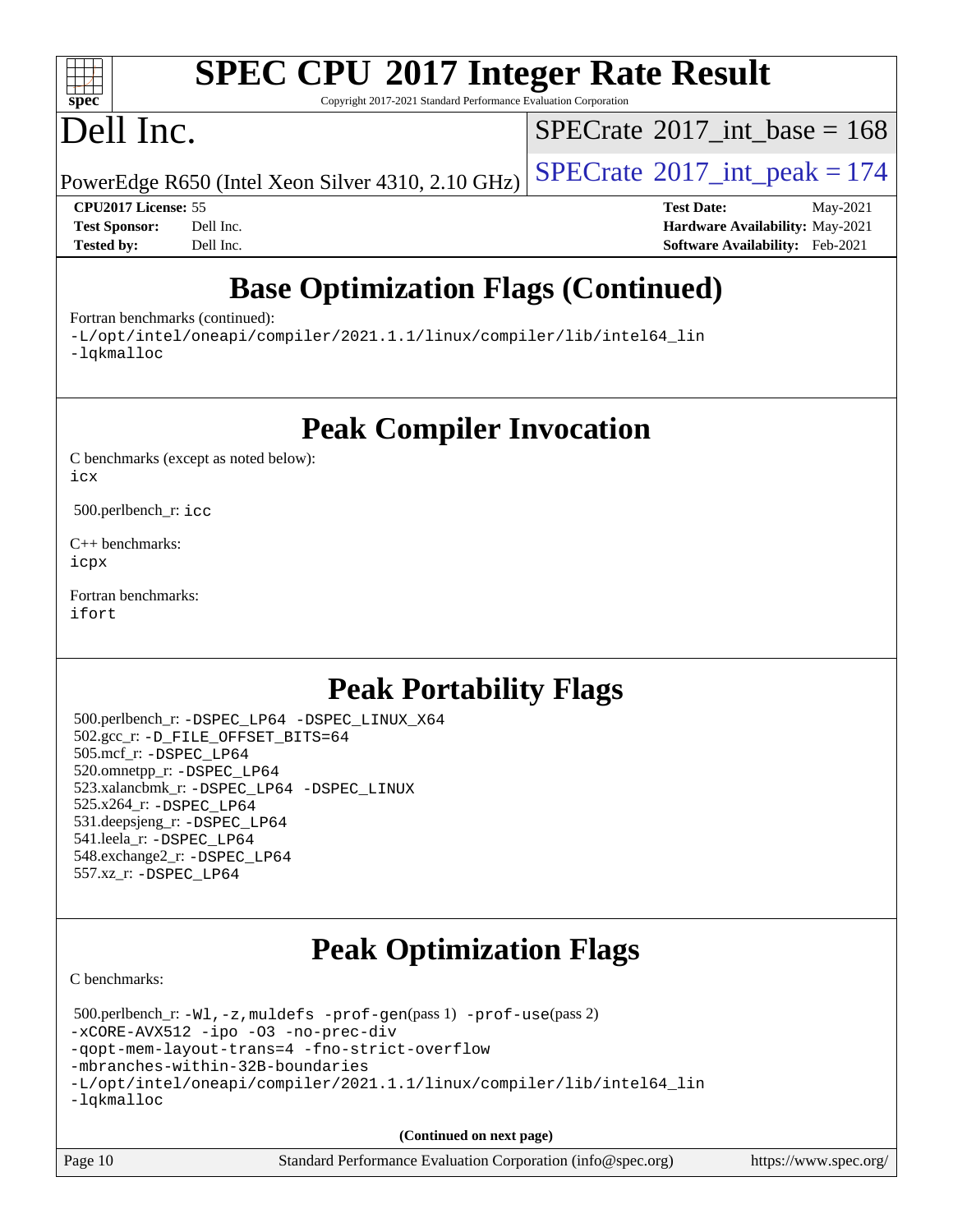

# **[SPEC CPU](http://www.spec.org/auto/cpu2017/Docs/result-fields.html#SPECCPU2017IntegerRateResult)[2017 Integer Rate Result](http://www.spec.org/auto/cpu2017/Docs/result-fields.html#SPECCPU2017IntegerRateResult)**

Copyright 2017-2021 Standard Performance Evaluation Corporation

# Dell Inc.

 $SPECTate$ <sup>®</sup>[2017\\_int\\_base =](http://www.spec.org/auto/cpu2017/Docs/result-fields.html#SPECrate2017intbase) 168

PowerEdge R650 (Intel Xeon Silver 4310, 2.10 GHz)  $\left|$  [SPECrate](http://www.spec.org/auto/cpu2017/Docs/result-fields.html#SPECrate2017intpeak)<sup>®</sup>[2017\\_int\\_peak = 1](http://www.spec.org/auto/cpu2017/Docs/result-fields.html#SPECrate2017intpeak)74

**[CPU2017 License:](http://www.spec.org/auto/cpu2017/Docs/result-fields.html#CPU2017License)** 55 **[Test Date:](http://www.spec.org/auto/cpu2017/Docs/result-fields.html#TestDate)** May-2021 **[Test Sponsor:](http://www.spec.org/auto/cpu2017/Docs/result-fields.html#TestSponsor)** Dell Inc. **[Hardware Availability:](http://www.spec.org/auto/cpu2017/Docs/result-fields.html#HardwareAvailability)** May-2021 **[Tested by:](http://www.spec.org/auto/cpu2017/Docs/result-fields.html#Testedby)** Dell Inc. **[Software Availability:](http://www.spec.org/auto/cpu2017/Docs/result-fields.html#SoftwareAvailability)** Feb-2021

# **[Peak Optimization Flags \(Continued\)](http://www.spec.org/auto/cpu2017/Docs/result-fields.html#PeakOptimizationFlags)**

502.gcc\_r: [-m32](http://www.spec.org/cpu2017/results/res2021q3/cpu2017-20210618-27087.flags.html#user_peakCCLD502_gcc_r_m32-icc)

[-L/opt/intel/oneapi/compiler/2021.1.1/linux/compiler/lib/ia32\\_lin](http://www.spec.org/cpu2017/results/res2021q3/cpu2017-20210618-27087.flags.html#user_peakCCLD502_gcc_r_linkpath_48852f4866bdefaecc4130e6e65c91d213b08e99e37858164f561afe78c31bff13803d278df34556ae75548cb17efd588271966a116ddc0b0983c2c9a95c4f41) [-std=gnu89](http://www.spec.org/cpu2017/results/res2021q3/cpu2017-20210618-27087.flags.html#user_peakCCLD502_gcc_r_f-std_f3cc2e520142451d42b8d64ee452c6877603de867a66777769b4e3f9b376c2a8742d66df6a4ffb5b483abd54df63aab35a2f4fe1181eb389a18cdcc50fd950e3) [-Wl,-z,muldefs](http://www.spec.org/cpu2017/results/res2021q3/cpu2017-20210618-27087.flags.html#user_peakEXTRA_LDFLAGS502_gcc_r_link_force_multiple1_b4cbdb97b34bdee9ceefcfe54f4c8ea74255f0b02a4b23e853cdb0e18eb4525ac79b5a88067c842dd0ee6996c24547a27a4b99331201badda8798ef8a743f577) [-fprofile-generate](http://www.spec.org/cpu2017/results/res2021q3/cpu2017-20210618-27087.flags.html#user_peakPASS1_CFLAGSPASS1_LDFLAGS502_gcc_r_fprofile-generate)(pass 1) [-fprofile-use=default.profdata](http://www.spec.org/cpu2017/results/res2021q3/cpu2017-20210618-27087.flags.html#user_peakPASS2_CFLAGSPASS2_LDFLAGS502_gcc_r_fprofile-use_56aeee182b92ec249f9670f17c9b8e7d83fe2d25538e35a2cf64c434b579a2235a8b8fc66ef5678d24461366bbab9d486c870d8a72905233fc08e43eefe3cd80)(pass 2) [-xCORE-AVX512](http://www.spec.org/cpu2017/results/res2021q3/cpu2017-20210618-27087.flags.html#user_peakCOPTIMIZEPASS1_CFLAGSPASS1_LDFLAGS502_gcc_r_f-xCORE-AVX512) [-flto](http://www.spec.org/cpu2017/results/res2021q3/cpu2017-20210618-27087.flags.html#user_peakCOPTIMIZEPASS1_CFLAGSPASS1_LDFLAGS502_gcc_r_f-flto) [-Ofast](http://www.spec.org/cpu2017/results/res2021q3/cpu2017-20210618-27087.flags.html#user_peakPASS1_CFLAGSPASS1_LDFLAGS502_gcc_r_f-Ofast)(pass 1) [-O3](http://www.spec.org/cpu2017/results/res2021q3/cpu2017-20210618-27087.flags.html#user_peakCOPTIMIZE502_gcc_r_f-O3) [-ffast-math](http://www.spec.org/cpu2017/results/res2021q3/cpu2017-20210618-27087.flags.html#user_peakCOPTIMIZE502_gcc_r_f-ffast-math) [-qopt-mem-layout-trans=4](http://www.spec.org/cpu2017/results/res2021q3/cpu2017-20210618-27087.flags.html#user_peakCOPTIMIZE502_gcc_r_f-qopt-mem-layout-trans_fa39e755916c150a61361b7846f310bcdf6f04e385ef281cadf3647acec3f0ae266d1a1d22d972a7087a248fd4e6ca390a3634700869573d231a252c784941a8) [-mbranches-within-32B-boundaries](http://www.spec.org/cpu2017/results/res2021q3/cpu2017-20210618-27087.flags.html#user_peakEXTRA_COPTIMIZE502_gcc_r_f-mbranches-within-32B-boundaries) [-L/usr/local/jemalloc32-5.0.1/lib](http://www.spec.org/cpu2017/results/res2021q3/cpu2017-20210618-27087.flags.html#user_peakEXTRA_LIBS502_gcc_r_jemalloc_link_path32_1_3ce7b59db3b357dbaf7ad791266c9ba04a7e4933c209d6be2abbddfa003f7b11a662224df663b38de6e5da607f395338b5ea7f15fbbebbfcf43a38f170721399) [-ljemalloc](http://www.spec.org/cpu2017/results/res2021q3/cpu2017-20210618-27087.flags.html#user_peakEXTRA_LIBS502_gcc_r_jemalloc_link_lib_d1249b907c500fa1c0672f44f562e3d0f79738ae9e3c4a9c376d49f265a04b9c99b167ecedbf6711b3085be911c67ff61f150a17b3472be731631ba4d0471706) 505.mcf\_r: basepeak = yes

 $525.x264$ \_r:  $-w$   $-std= c11$   $-m64$   $-Wl$ ,  $-z$ , muldefs  $-xCORE-AVX512$   $-flto$ 

[-O3](http://www.spec.org/cpu2017/results/res2021q3/cpu2017-20210618-27087.flags.html#user_peakCOPTIMIZE525_x264_r_f-O3) [-ffast-math](http://www.spec.org/cpu2017/results/res2021q3/cpu2017-20210618-27087.flags.html#user_peakCOPTIMIZE525_x264_r_f-ffast-math) [-qopt-mem-layout-trans=4](http://www.spec.org/cpu2017/results/res2021q3/cpu2017-20210618-27087.flags.html#user_peakCOPTIMIZE525_x264_r_f-qopt-mem-layout-trans_fa39e755916c150a61361b7846f310bcdf6f04e385ef281cadf3647acec3f0ae266d1a1d22d972a7087a248fd4e6ca390a3634700869573d231a252c784941a8) [-fno-alias](http://www.spec.org/cpu2017/results/res2021q3/cpu2017-20210618-27087.flags.html#user_peakEXTRA_OPTIMIZE525_x264_r_f-no-alias_77dbac10d91cbfe898fbf4a29d1b29b694089caa623bdd1baccc9957d4edbe8d106c0b357e2748a65b44fc9e83d78098bb898077f3fe92f9faf24f7bd4a07ed7) [-mbranches-within-32B-boundaries](http://www.spec.org/cpu2017/results/res2021q3/cpu2017-20210618-27087.flags.html#user_peakEXTRA_COPTIMIZE525_x264_r_f-mbranches-within-32B-boundaries) [-L/opt/intel/oneapi/compiler/2021.1.1/linux/compiler/lib/intel64\\_lin](http://www.spec.org/cpu2017/results/res2021q3/cpu2017-20210618-27087.flags.html#user_peakEXTRA_LIBS525_x264_r_linkpath_f3ac96bc44eb3356c66274e76f12ce7989555e6431aa425d8bf37251b5a0a8e4f20d385a762420f3e0cdf627bb737484454017ddfa67f55a42ce17058c8be12d) [-lqkmalloc](http://www.spec.org/cpu2017/results/res2021q3/cpu2017-20210618-27087.flags.html#user_peakEXTRA_LIBS525_x264_r_qkmalloc_link_lib_79a818439969f771c6bc311cfd333c00fc099dad35c030f5aab9dda831713d2015205805422f83de8875488a2991c0a156aaa600e1f9138f8fc37004abc96dc5)

557.xz\_r: basepeak = yes

[C++ benchmarks:](http://www.spec.org/auto/cpu2017/Docs/result-fields.html#CXXbenchmarks)

 $520.$ omnetpp\_r: basepeak = yes

523.xalancbmk\_r: basepeak = yes

531.deepsjeng\_r: basepeak = yes

541.leela\_r: basepeak = yes

[Fortran benchmarks](http://www.spec.org/auto/cpu2017/Docs/result-fields.html#Fortranbenchmarks):

 $548$ .exchange $2$ \_r: basepeak = yes

[The flags files that were used to format this result can be browsed at](tmsearch)

[http://www.spec.org/cpu2017/flags/Intel-ic2021-official-linux64\\_revA.html](http://www.spec.org/cpu2017/flags/Intel-ic2021-official-linux64_revA.html) <http://www.spec.org/cpu2017/flags/Dell-Platform-Flags-PowerEdge-Intel-ICX-rev1.1.html>

[You can also download the XML flags sources by saving the following links:](tmsearch) [http://www.spec.org/cpu2017/flags/Intel-ic2021-official-linux64\\_revA.xml](http://www.spec.org/cpu2017/flags/Intel-ic2021-official-linux64_revA.xml) <http://www.spec.org/cpu2017/flags/Dell-Platform-Flags-PowerEdge-Intel-ICX-rev1.1.xml>